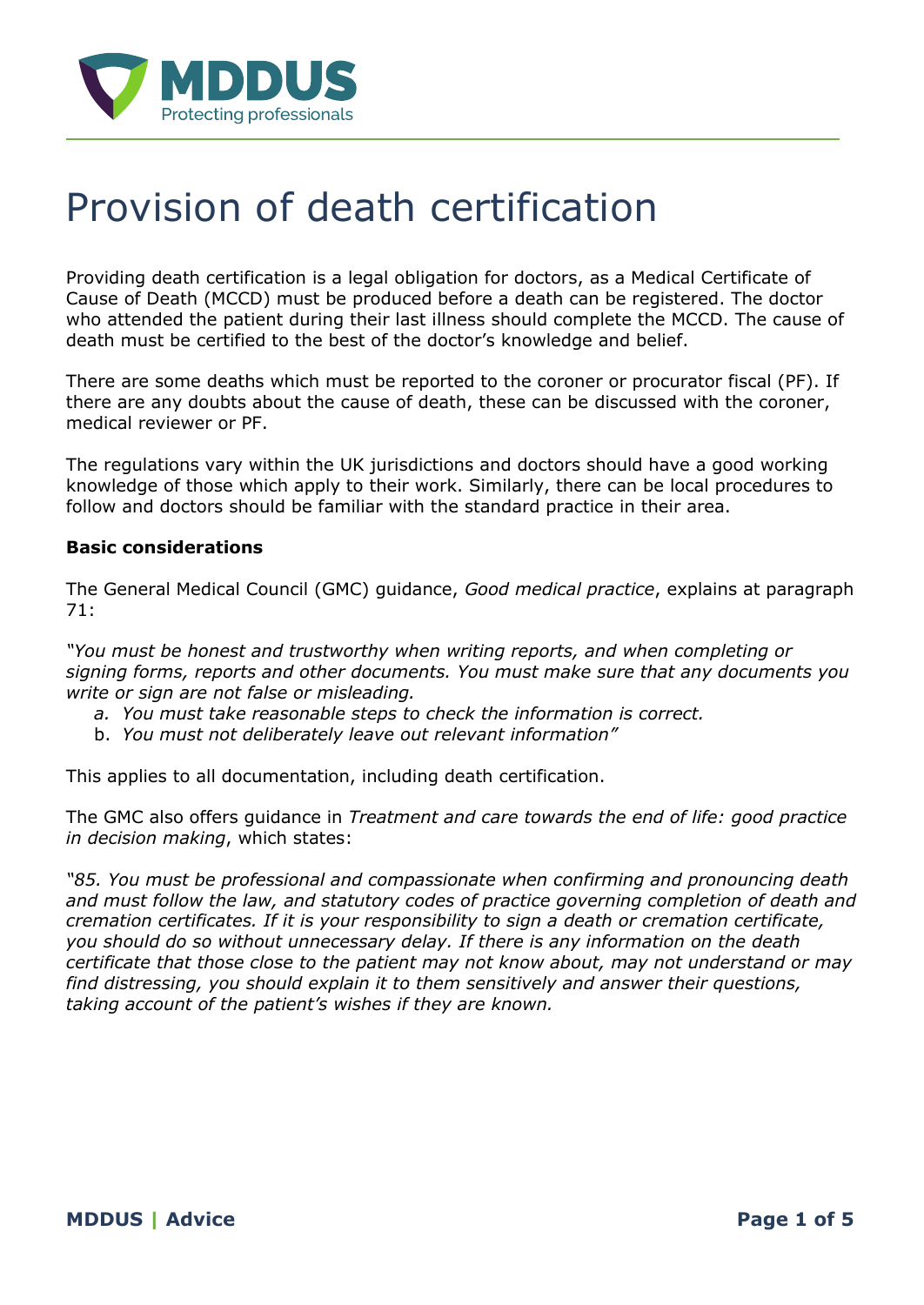*86. You must comply with the legal requirements where you work for reporting deaths to a coroner (England, Wales and Northern Ireland) or procurator fiscal (Scotland). You should be prepared to answer questions from those close to the patient about reporting procedures and post mortems, or to suggest other sources of information and advice.*

*87. You must treat the patient's body with dignity and respect. You should make sure, wherever possible, that the body is handled in line with their personal religious or other beliefs."*

## **England and Wales**

Explanatory notes are available in the front of every book of MCCDs and should be read and followed. However, in brief:

- A registered medical practitioner must complete the MCCD.
- Deaths must be registered within five days unless there is to be a coroner's post mortem or inquest.
- The certifying doctor does so to "the best of their knowledge and belief".
- Abbreviations should not be used on the MCCD when certifying the cause of death.
- The doctor who attended the patient in their last illness should complete the MCCD.
- If the doctor has not seen the patient within 14 days of the death and has not seen the body after death, the death must be reported to the coroner. The coroner can determine how best to proceed. We advise members to follow the coroner's guidance, though if they have concerns they should ring MDDUS for advice

Certain classes of death must be reported to the coroner, where the death was due to:

- Poisoning;
- exposure to or contact with a toxic substance;
- use of a medicinal product, controlled drug or psychoactive substance;
- violence, trauma or injury;
- self-harm;
- neglect, including self-neglect;
- undergoing a medical treatment or procedure;
- injury or disease from employment;
- unnatural death or cause unknown; and
- deaths in custody (or temporarily released or absconded).

A death should be categorised as "due to" one of these factors if there is reasonable cause to suspect that it was more than minimally, negligibly or trivially caused or contributed to thereby.

In addition, where there is no attending registered doctor who is required to sign an MCCD or the attending doctor is not available within a reasonable time frame, the death must be reported.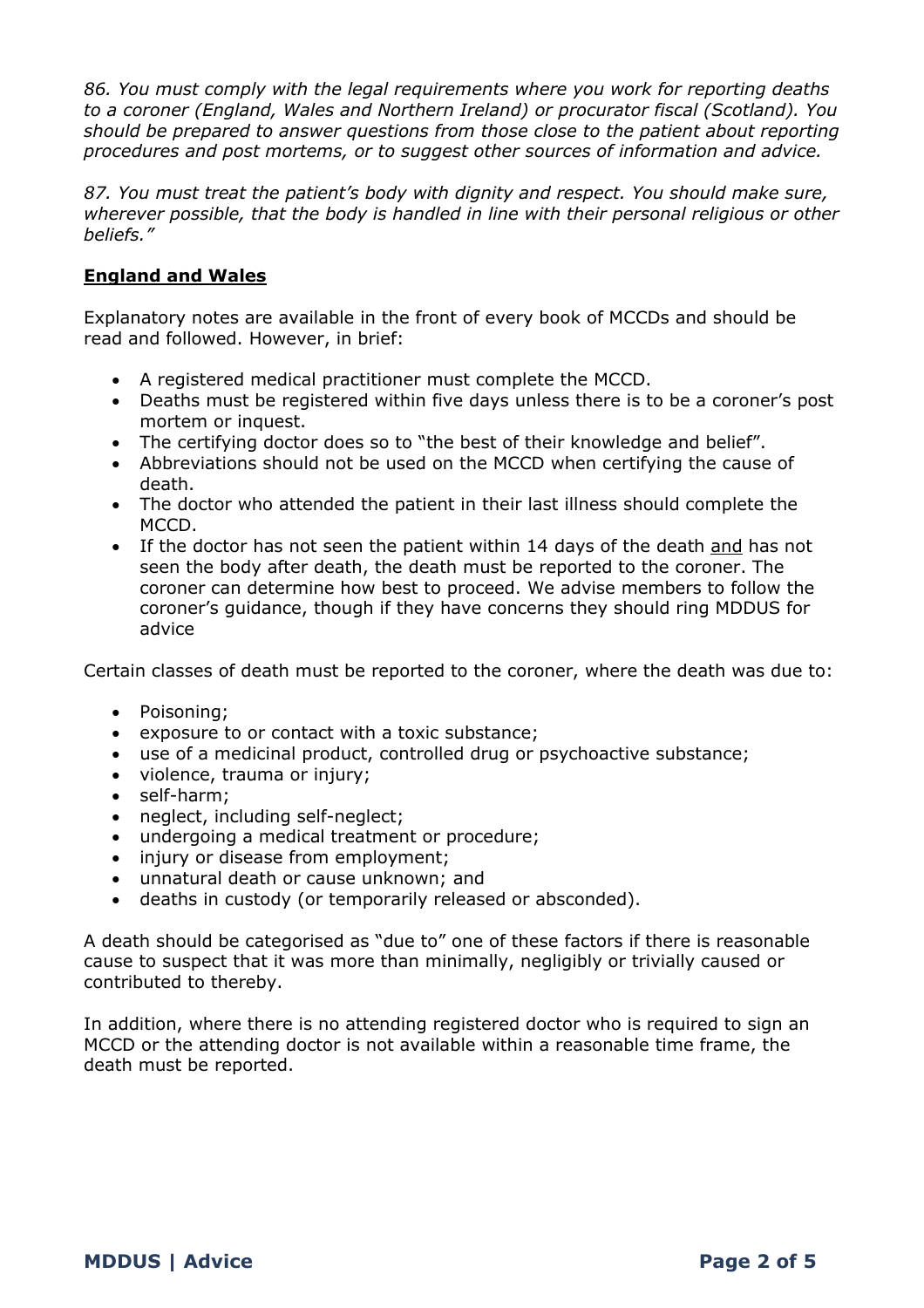## **Scotland**

The doctor who attended the patient in their last illness should complete the MCCD. If it is not possible for the attending doctor to provide the certificate, or no doctor was in attendance, another doctor in the team with knowledge of the deceased and/or access to the clinical records can complete the MCCD.

In addition to the standard information regarding the cause of death, the following information is required: the deceased's community health index number, the name of the health board area where death occurred, the certifying doctor's GMC number and the certifying doctor's business contact telephone number.

The MCCD also requires "the certifying doctor to confirm, to the best of their knowledge and belief, whether there are any public health risks associated with the body of the deceased, and whether the body contains any potentially hazardous devices such as pacemakers or other implants to be removed and disposed of safely before cremation." As a result, separate cremation forms are no longer required.

Certain deaths require to be notified to the procurator fiscal in Scotland, including:

- Any death which cannot be entirely attributed to natural causes (including suspicious deaths, drug related deaths, accidental deaths, deaths resulting from an accident in the course of employment, deaths of children from overlaying or suffocation, deaths where there is a possibility of suicide);
- Deaths due to natural causes, but in the following circumstances:
	- o Unknown causes;
	- o Neglect / fault (including where there is an allegation or possibility of fault on the part of another person, body or organisation);
	- o Certain deaths of children (including infant deaths and deaths of 'looked after' children);
	- o Notifiable industrial / infectious diseases;
	- o Under medical or dental care;
	- o Subject to compulsory treatment under mental health legislation;
	- o in legal custody
	- o Any death where the circumstances surrounding the death may cause public anxiety.

All reportable deaths must be notified to the PF as soon as possible and before any steps are taken to issue a death certificate. If a death certificate has been issued to the family and the PF declines to accept the cause of death, the certificate would have to be retrieved from the family.

#### **Northern Ireland**

It is a statutory requirement for the doctor who attended and provided care within 28 days of death to complete the MCCD to the best of their knowledge and belief.

Deaths that should be reported to the coroner include: misadventure/violence, any cause other than natural illness/disease, industrial disease, poisonings, and death from an injury.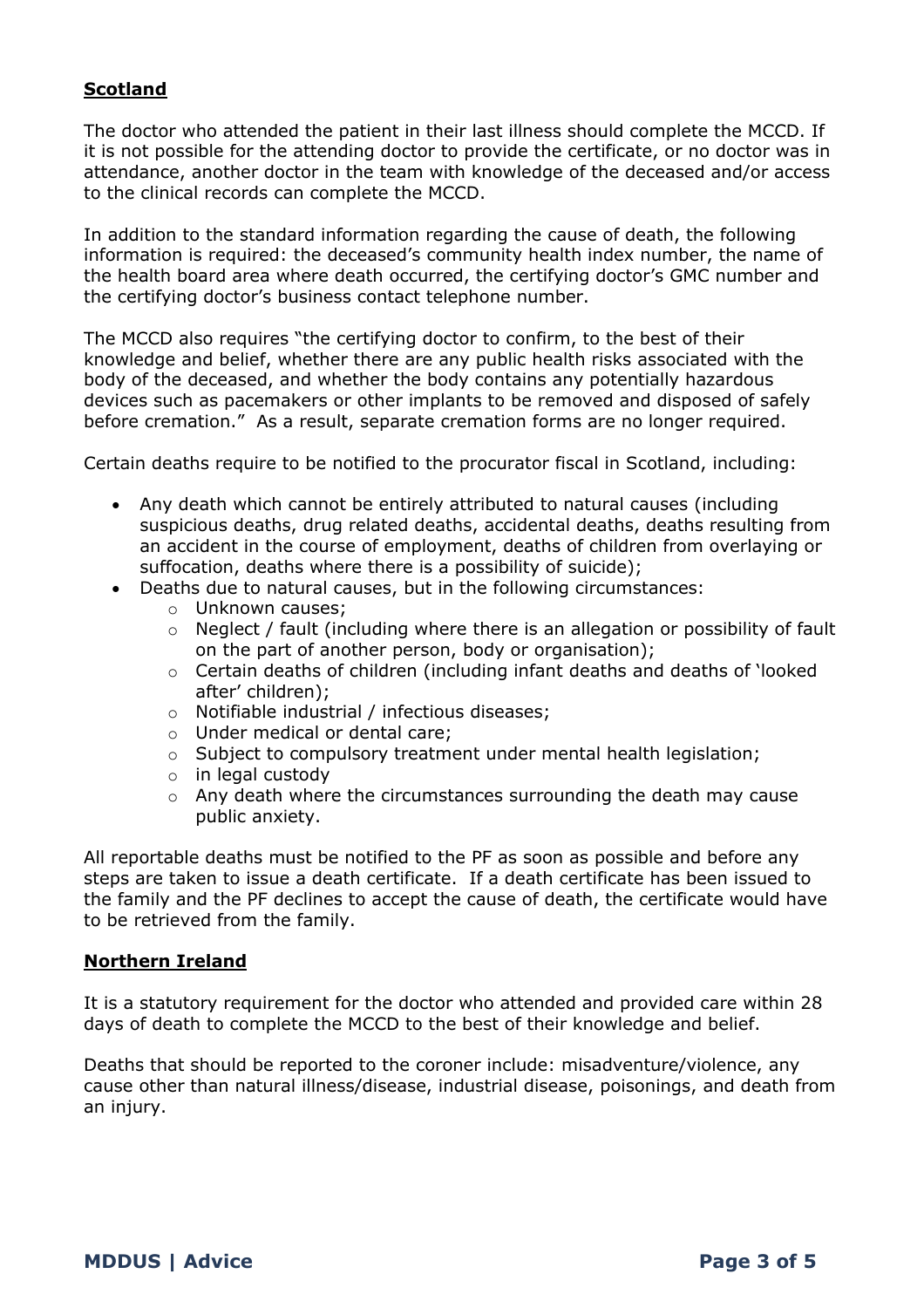## **Coronavirus**

There are temporary changes to requirements across the UK for the emergency period during the COVID-19 outbreak:

In **England and Wales**, any doctor can complete the MCCD if it is impractical for the attending doctor to do so. An "attending" doctor can include attendance by video but not audio consultation. The certifying doctor should have access to the medical records. Where the certifying doctor has not seen the deceased before death they should delete the words, "last seen alive by me on." If the deceased was seen before death by a doctor but not the certifying doctor, the name of that doctor should be included on the MCCD. If no doctor has attended the decease within 28 days of death (including via video) or the deceased was not seen after death by a doctor, the MCCD can still be completed but the death will require to be referred to the coroner by the registrar. MCCDs will be sent electronically rather than being collected in person by informants.

In **Scotland,** MCCDs are to be sent electronically to registrars and informants to avoid face-to-face collection of certificates.

In **Northern Ireland**, if the original treating doctor cannot certify the death, then a doctor colleague from the same hospital or practice can do so. In addition, if the deceased has not been treated within 28 days and dies of a natural illness, any medical practitioner who can state the cause of death, to the best of their knowledge and belief, is permitted to sign the MCCD. MCCDs are to be sent electronically rather than being collected.

## **Common pitfalls**

- Delays in certification can lead to complaints. Try to avoid this and communicate sensitively with close relatives/friends of the deceased.
- Lack of understanding of who can and who cannot complete an MCCD or cremation form can lead to delays. Check this carefully when asked to certify death or complete cremation forms.
- If there is uncertainty over acceptable causes of death for the purposes of the MCCD, this can be discussed with the coroner, the PF or a medical reviewer (England, Scotland, and Wales).
- Do not use abbreviations and complete all forms legibly.

## **Key points**

- Doctors have a statutory obligation to complete MCCDs.
- Ensure you are familiar with national and local guidance.
- If a death must be reported to the coroner or PF, it is important to discuss this openly and tactfully with relatives so they understand what is happening and why.
- Advice can also be obtained from MDDUS.